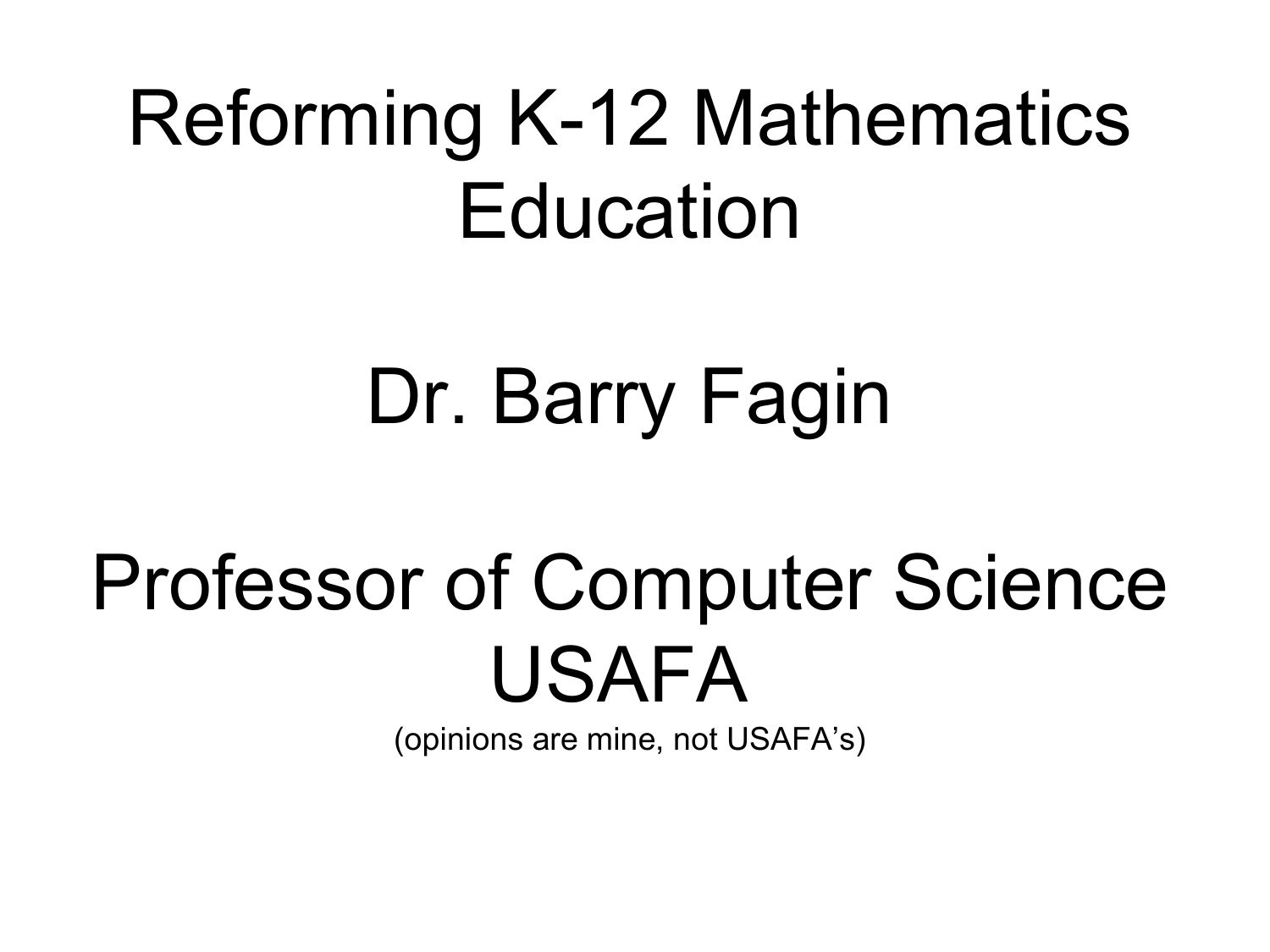### What's the problem?

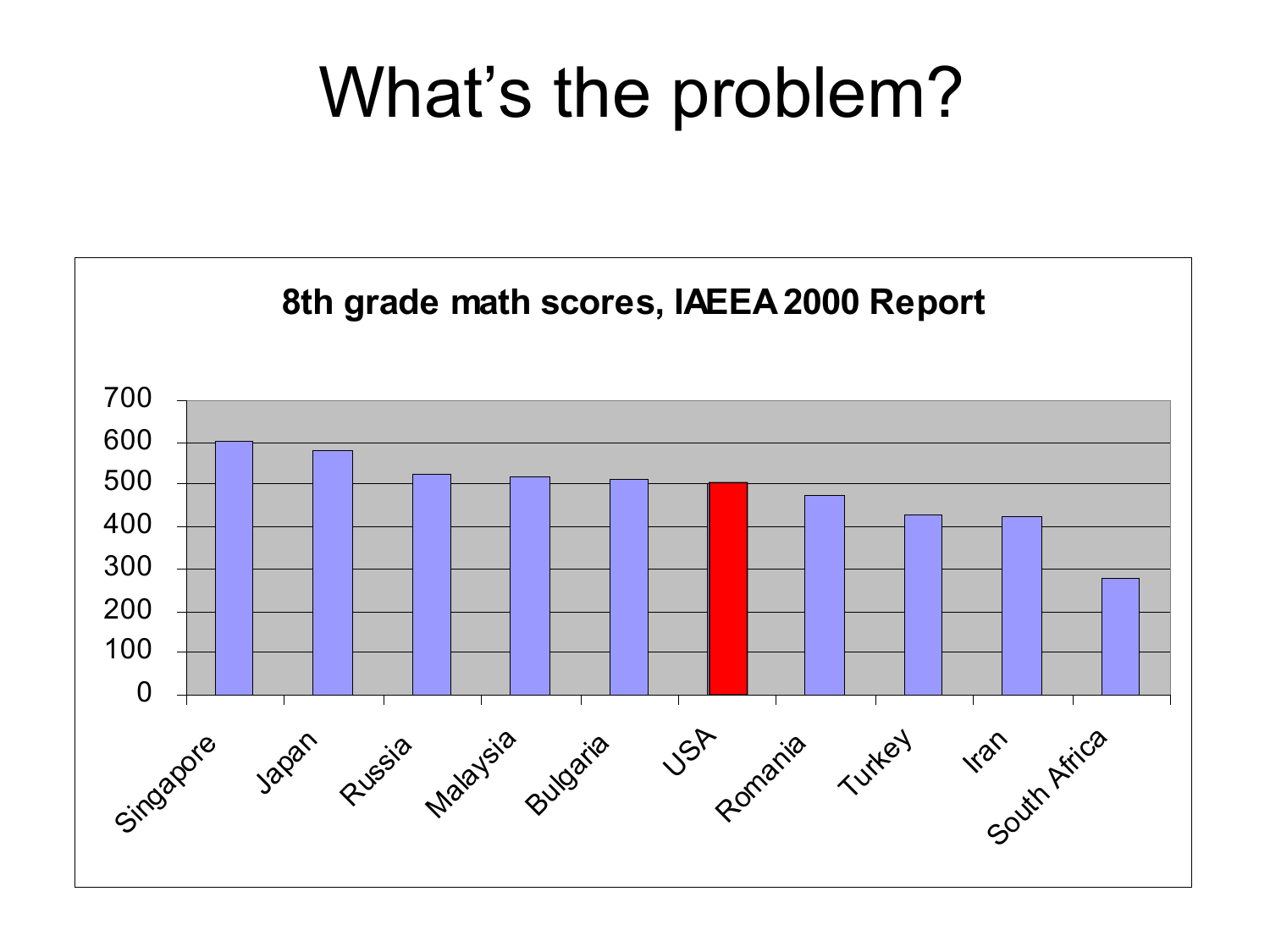1. Singapore

#### 2. Kore a

- 3. China
- 4. Hong Kong
- 5. Japan
- 6. B elgium
- 7. Netherlands
- 8. Slovak Rep.
- 9. Hungary
- 10.Cana d a
- 11. Slove nia
- 12. R ussia
- 13. Aust ralia
- 2. Czechoslovaki a
- 3. Finland
- 4. Malaysi a
- 5. Bulgaria
- 6. US A
- 7. England
- 8. N e w Zealand
- 9. Li thuani a
- 10.It aly
- 11. Cyprus
- 12. R o mania
- 1. Mol dova
- 2. Thailand
- 3. Israel
- 4. Tunisi a
- 5. Mace doni a
- 6. Turke y
- 7. Jordan
- 8. Iran
- 9. Indonesi a
- 10. Chile
- 11. Philippines
- 12. Morocco
- 13. South Af rica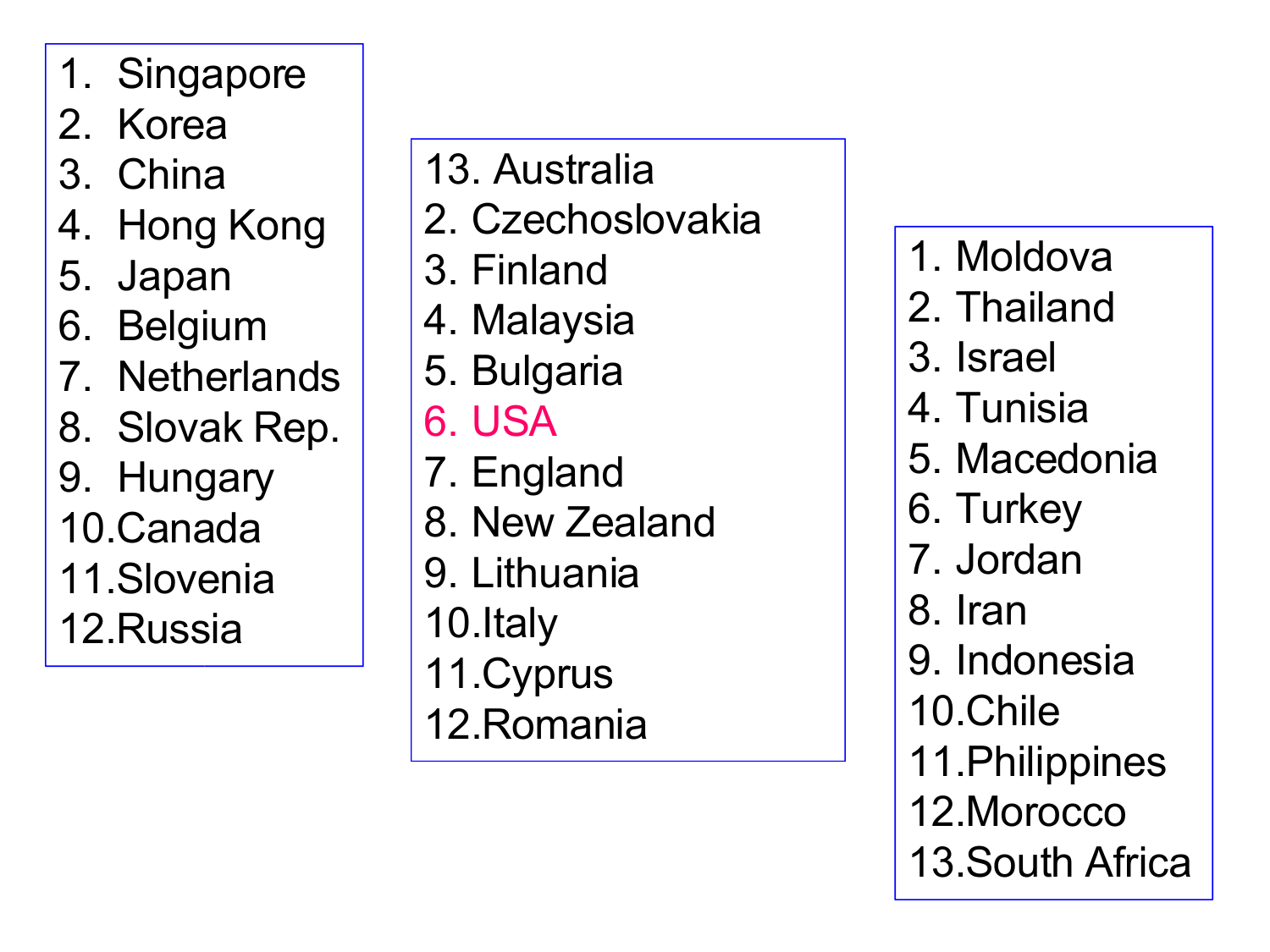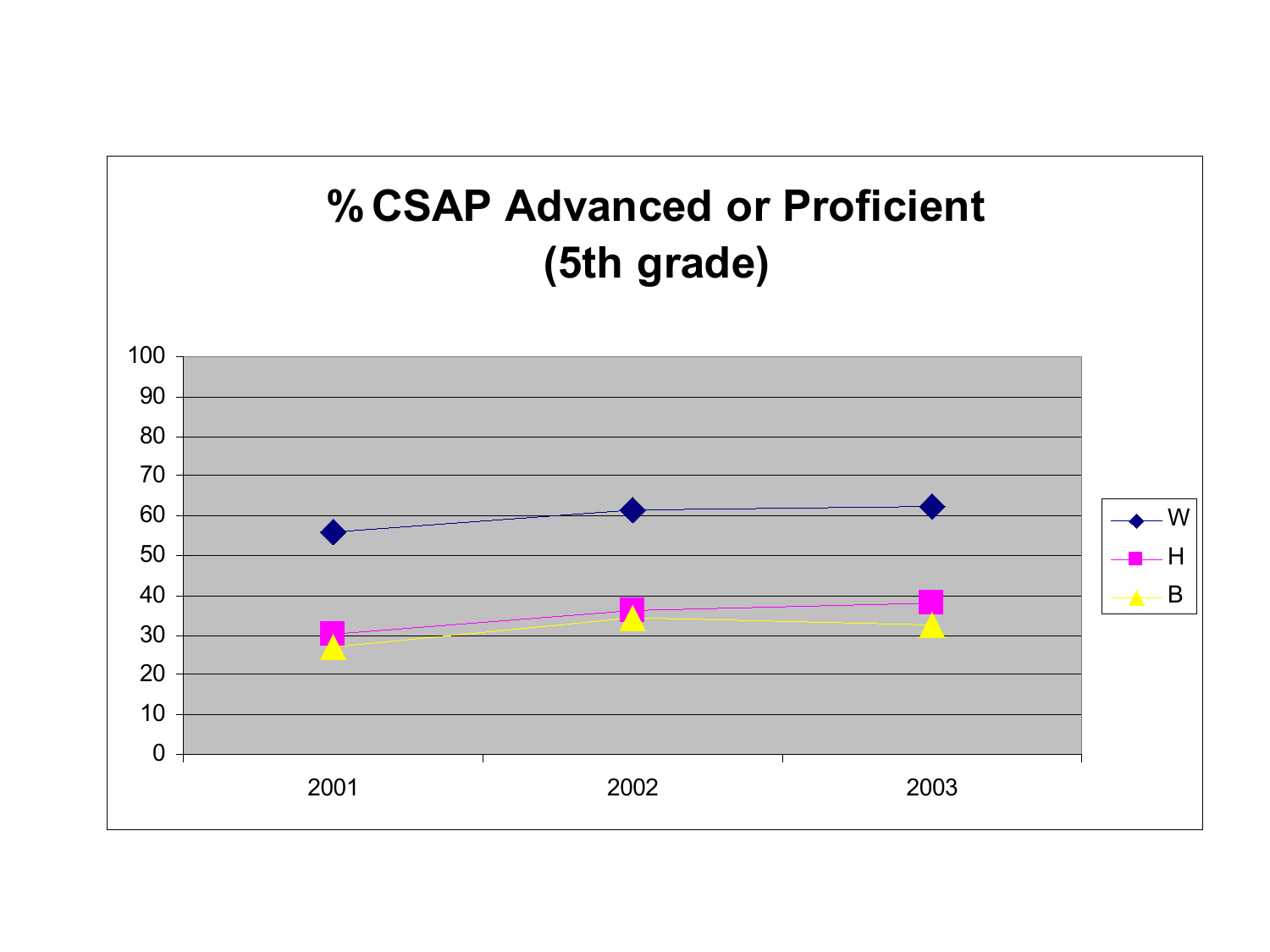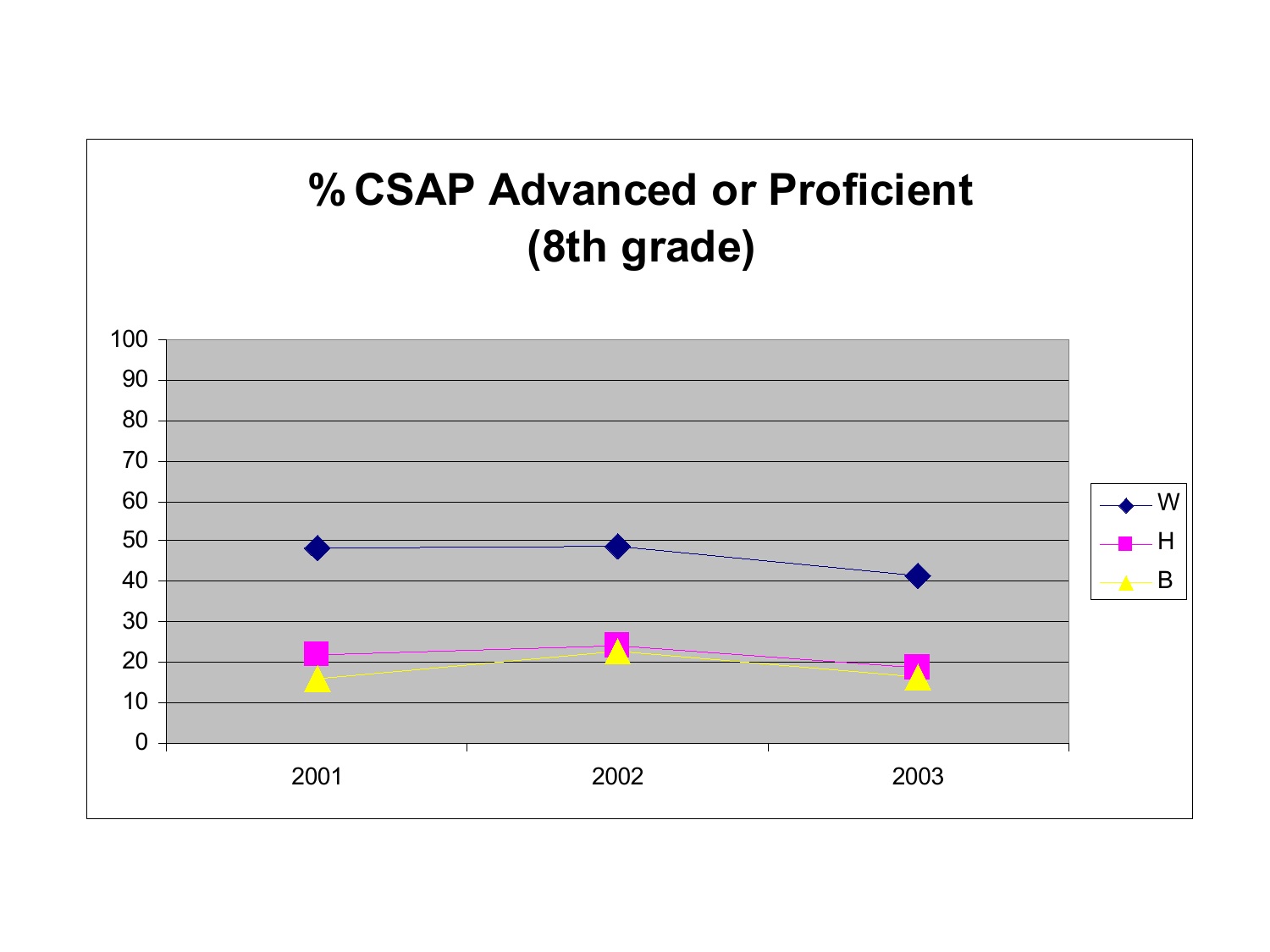#### **% CSAP Advanced or Proficient (10th grade)**

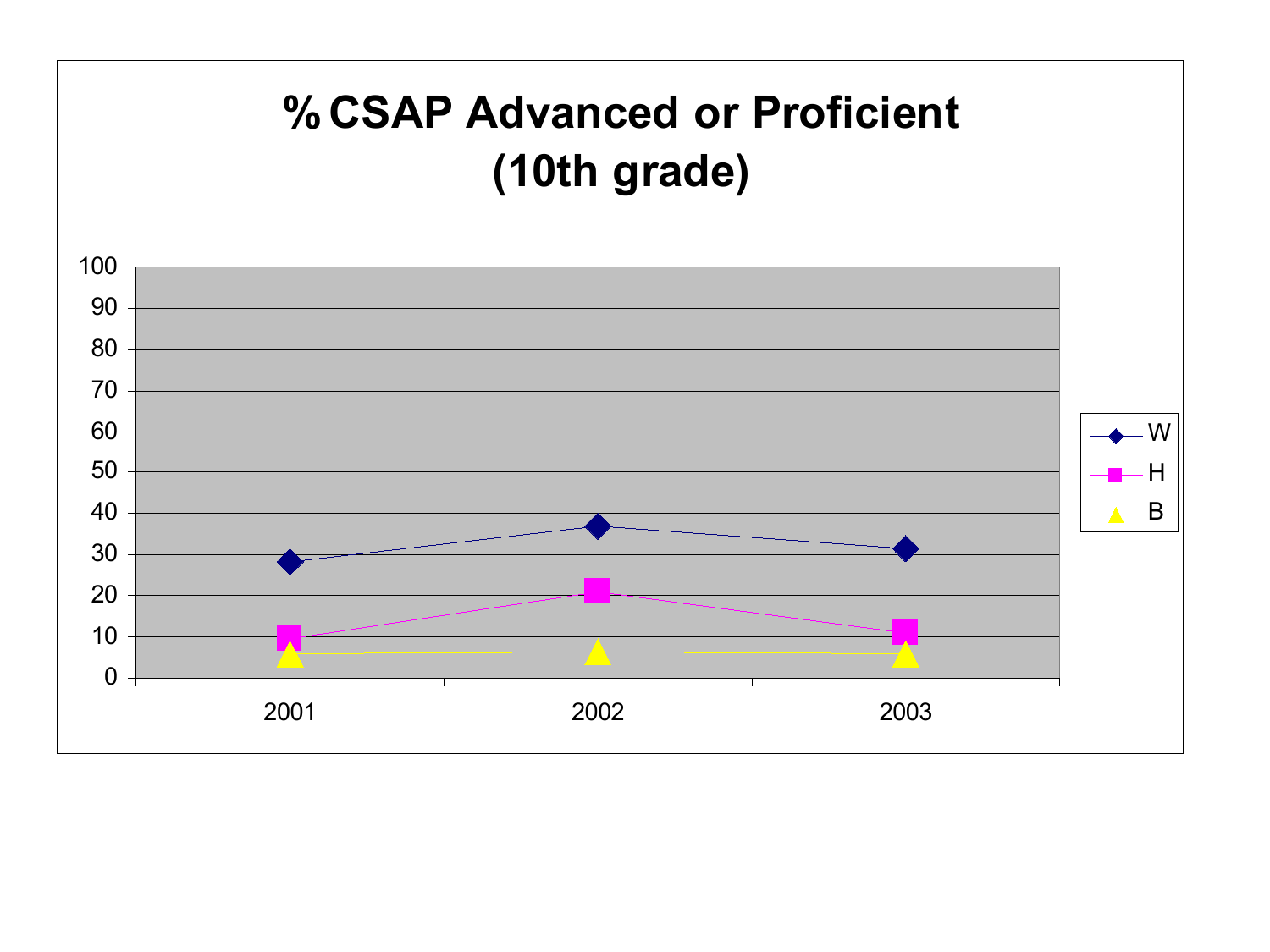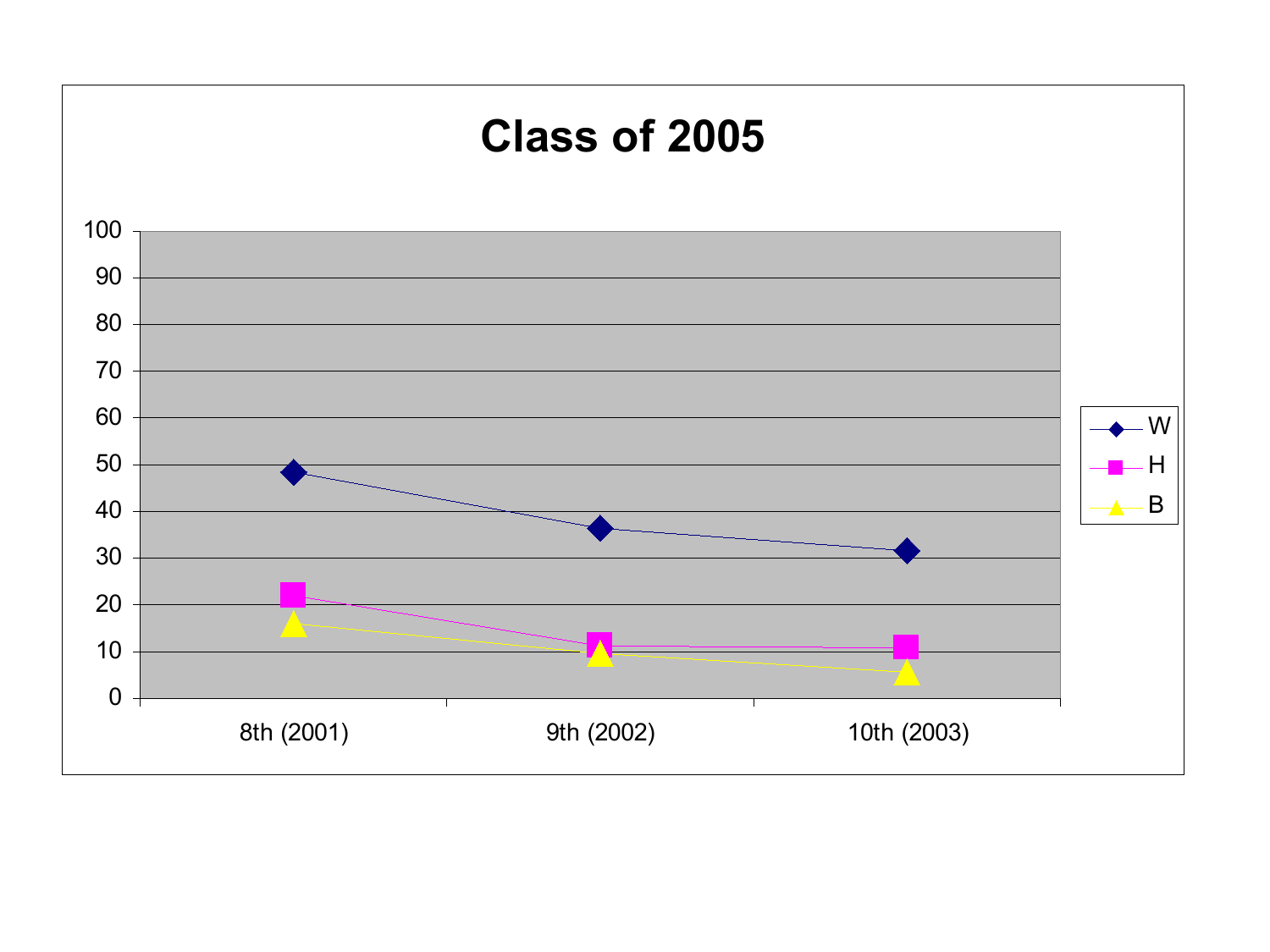### What's the cause?

Widespread adoption of curricula that:

- Emphasize process over content
- De-emphasize math facts
- Embrace constructivism
- Encourage calculator use in early grades
- Encourage group work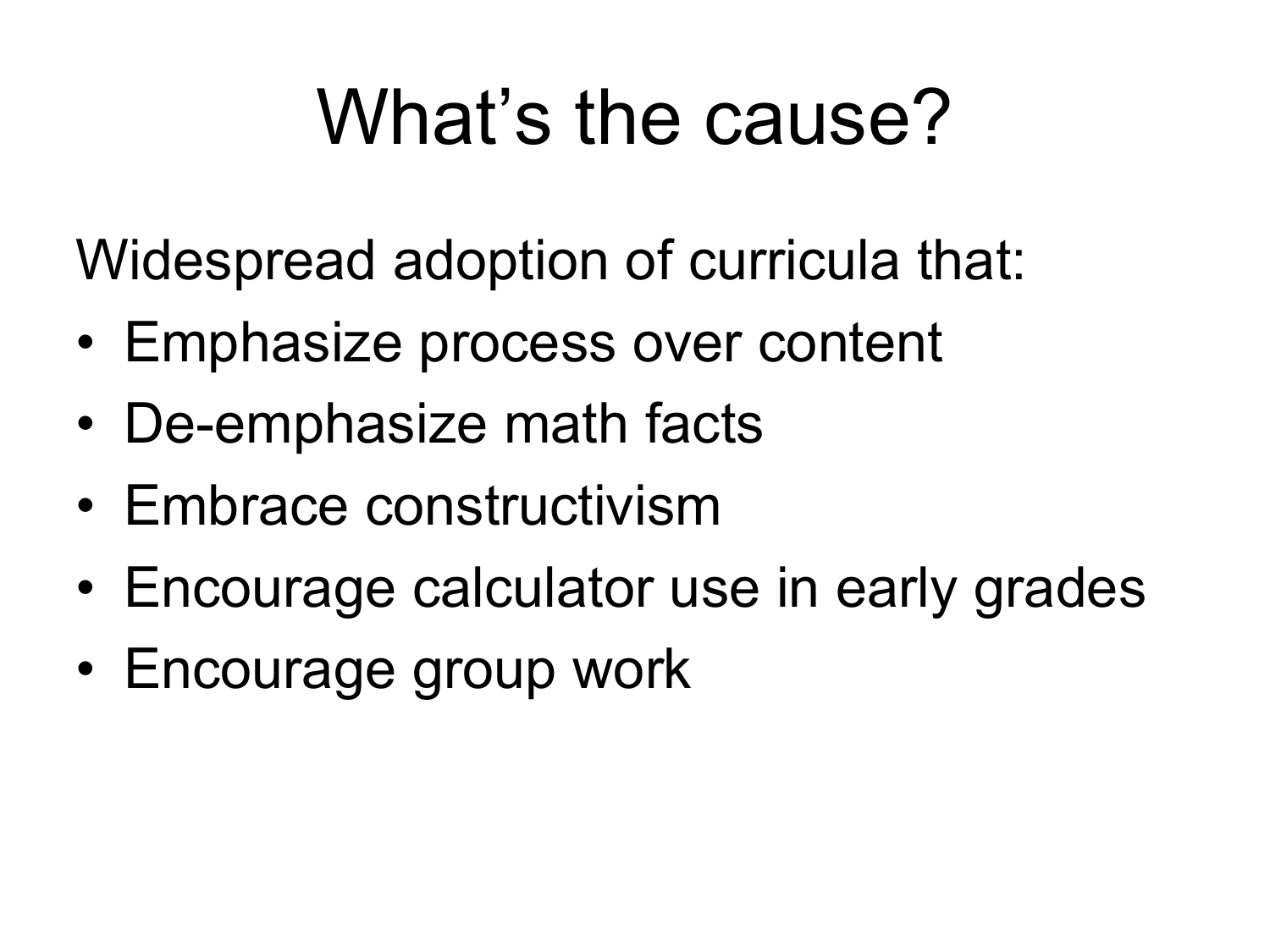# How did this happen?

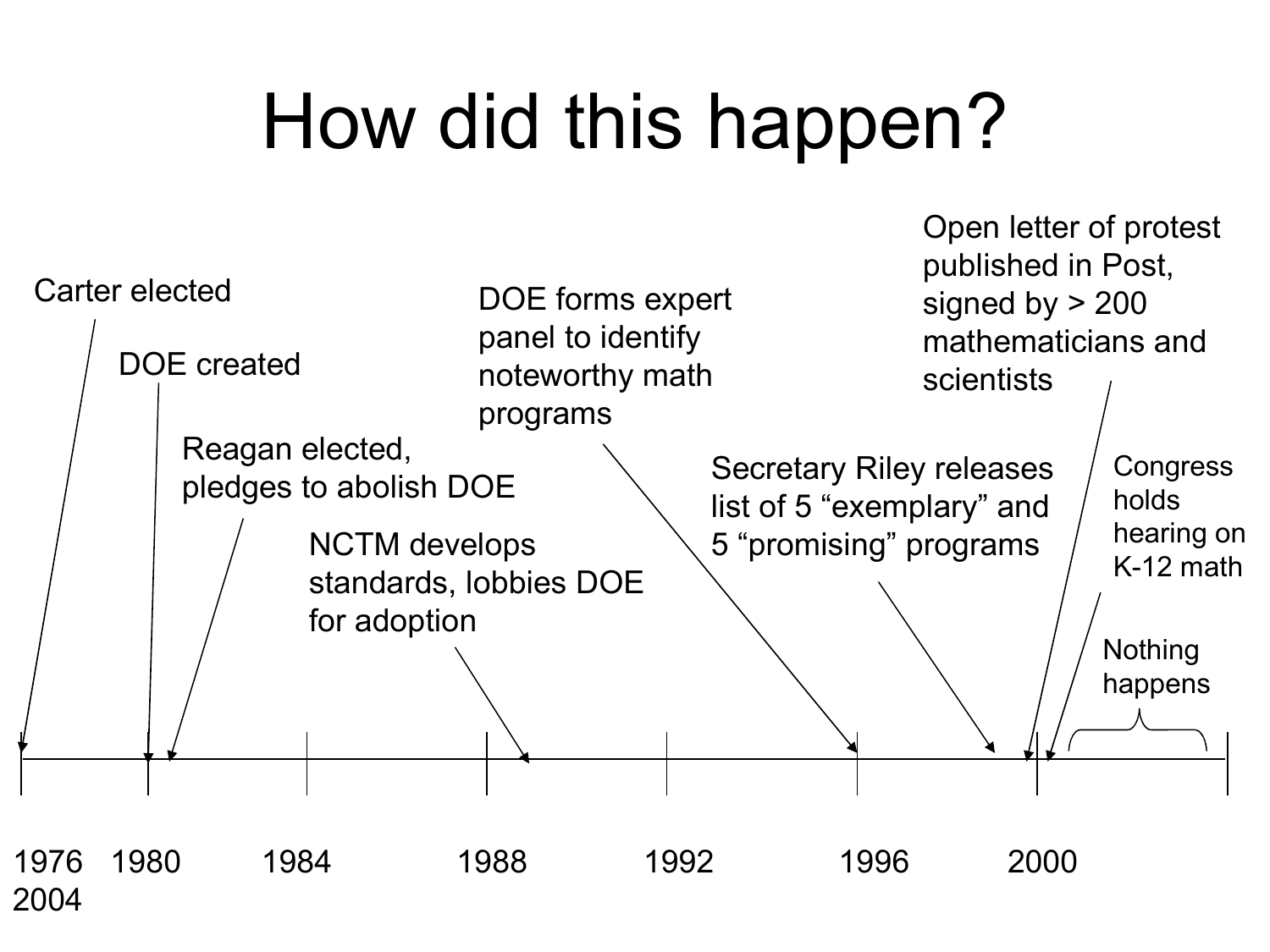## How can we fix the problem?

Characteristics of a good program:

- Emphasis on math facts and algorithms
- Grade-based standards no spiraling!
- Recognition of foundational nature of math
- Drill, practice, assessment, reinforcement
- No calculators K-5, minimal in 6-8
- Keep the good stuff from NCTM: real-world applications, fun activities, \*some\* *carefully structured* group work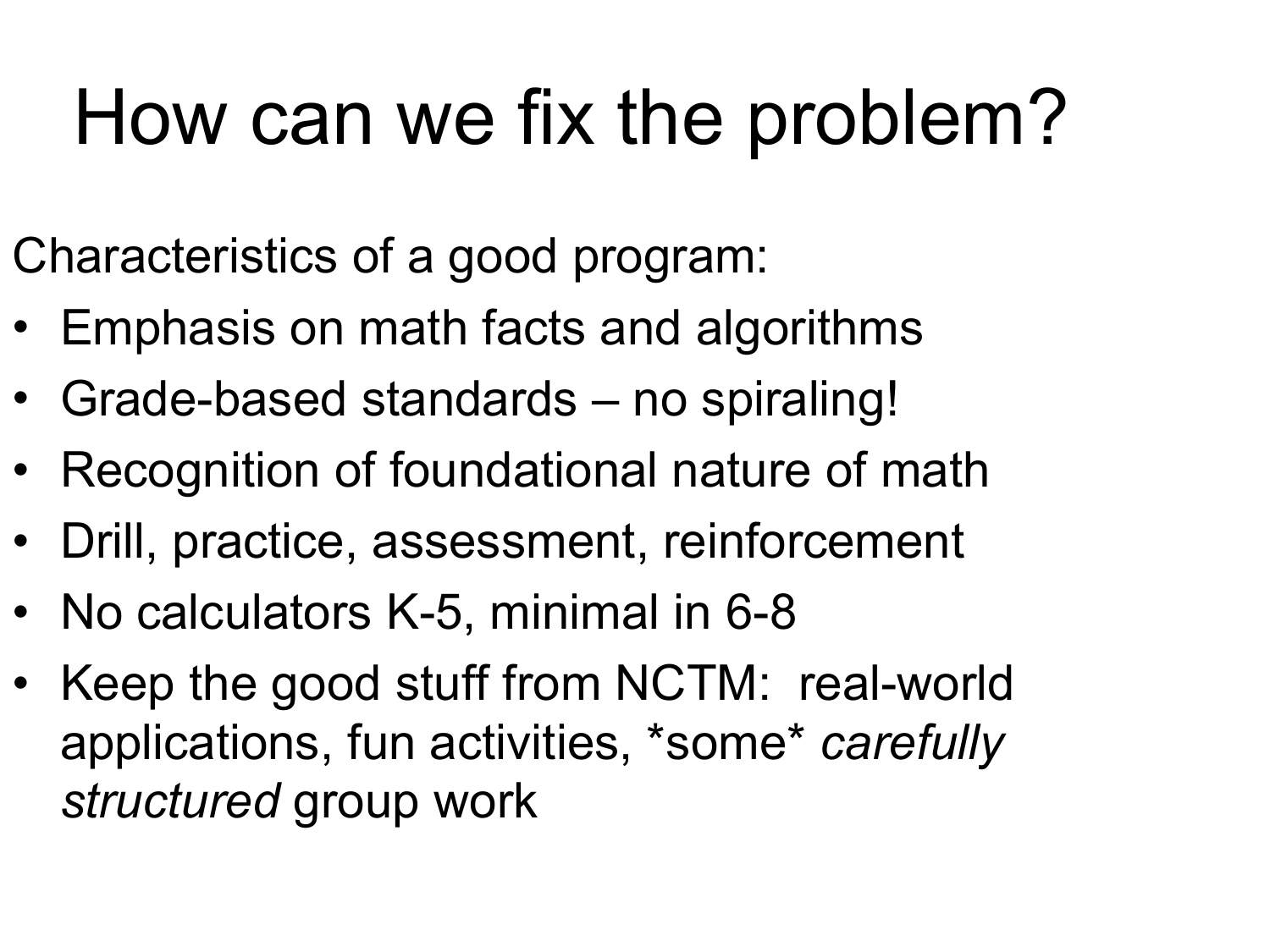# DOE programs in D-11

| "Exemplary" Programs                                                                                                                       | Elementary | Middle | High  |
|--------------------------------------------------------------------------------------------------------------------------------------------|------------|--------|-------|
| Cognitive Tutor Algebra<br><b>College Preparatory Mathematics</b><br><b>Connected Mathematics Program</b><br>Core-Plus Mathematics Project |            | 8(10)  |       |
| Interactive Mathematics Program                                                                                                            |            |        | 1 (5) |
| "Promising" Programs                                                                                                                       |            |        |       |
| Everyday Mathematics<br>MathLand<br><b>MMAP</b>                                                                                            | 13(39)     |        |       |
| <b>Number Power</b>                                                                                                                        |            |        |       |
| <b>UCSMP</b>                                                                                                                               | 2(39)      |        | 1(5)  |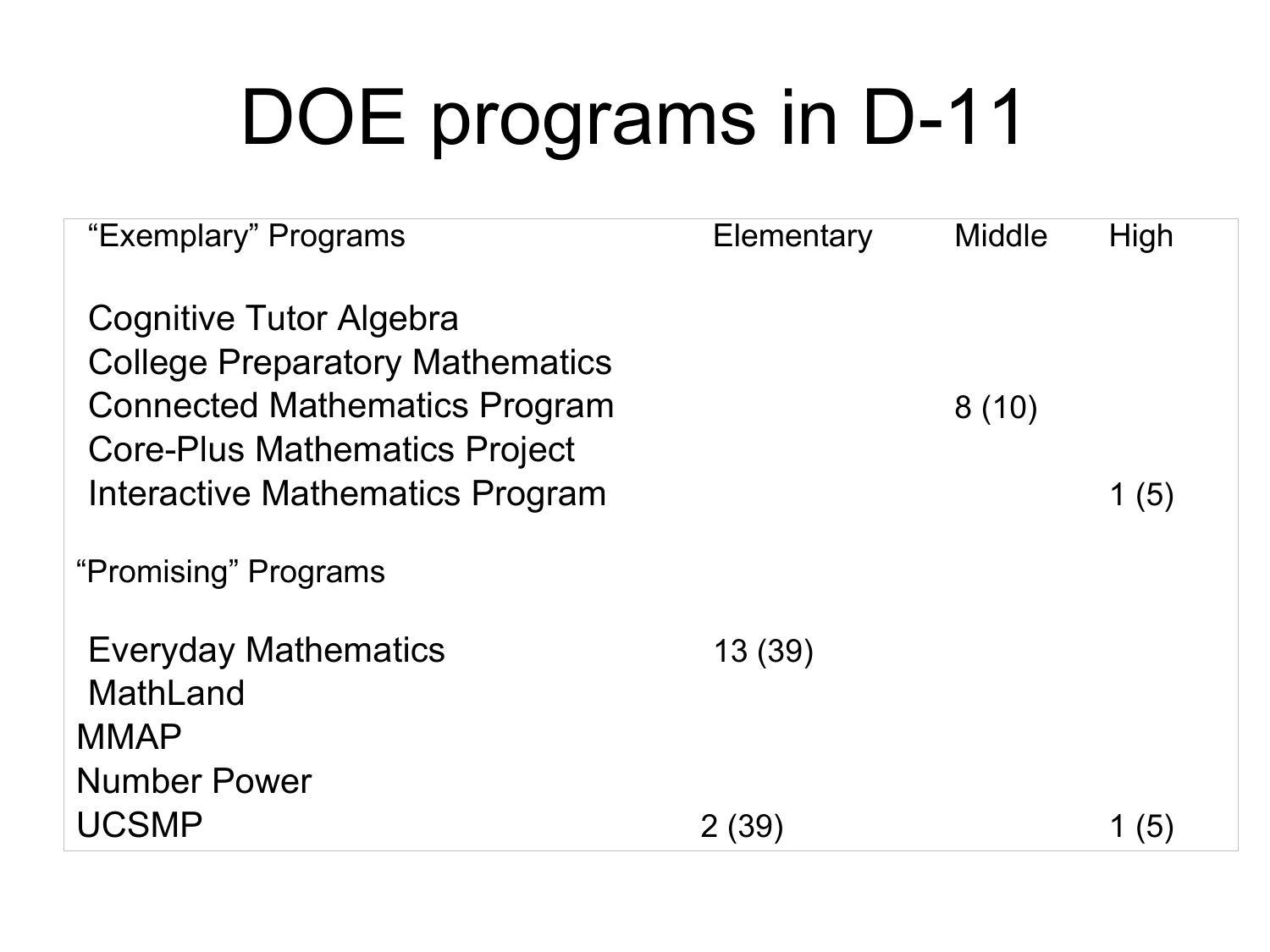### How do these and other programs measure up?

*[disclaimer: not speaking on behalf of USAFA]*

### Unacceptable:

- IMP
- Mathland
- CMP
- Investigations
- CorePlus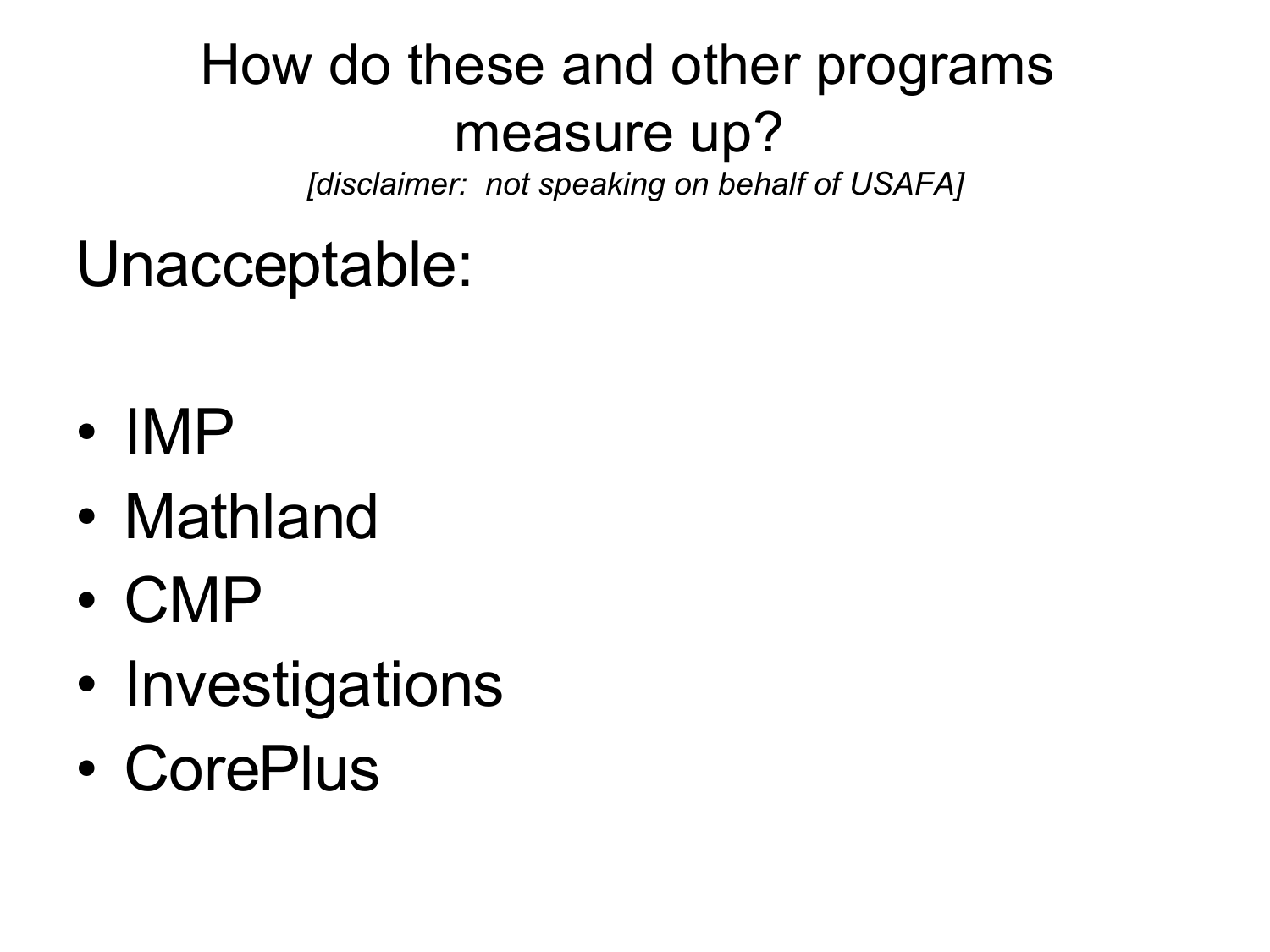*[disclaimer: not speaking on behalf of USAFA]*

Barely adequate (but not good enough):

- Everyday Mathematics
- UCSMP
- Math Advantage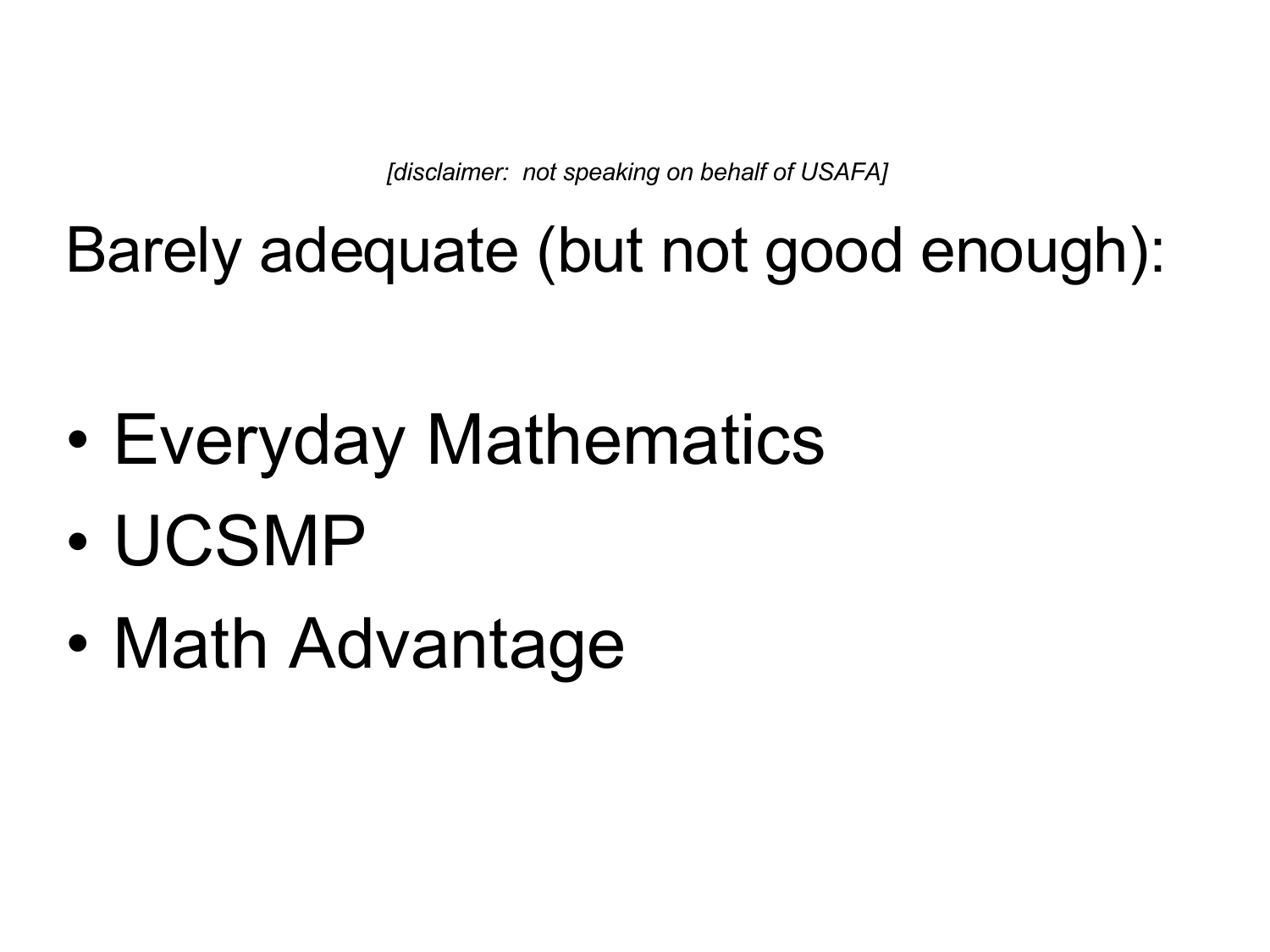*[disclaimer: not speaking on behalf of USAFA]*

### Good to excellent:

- Glencoe Mathematics/McGraw Hill
- Saxon Mathematics
- Singapore Math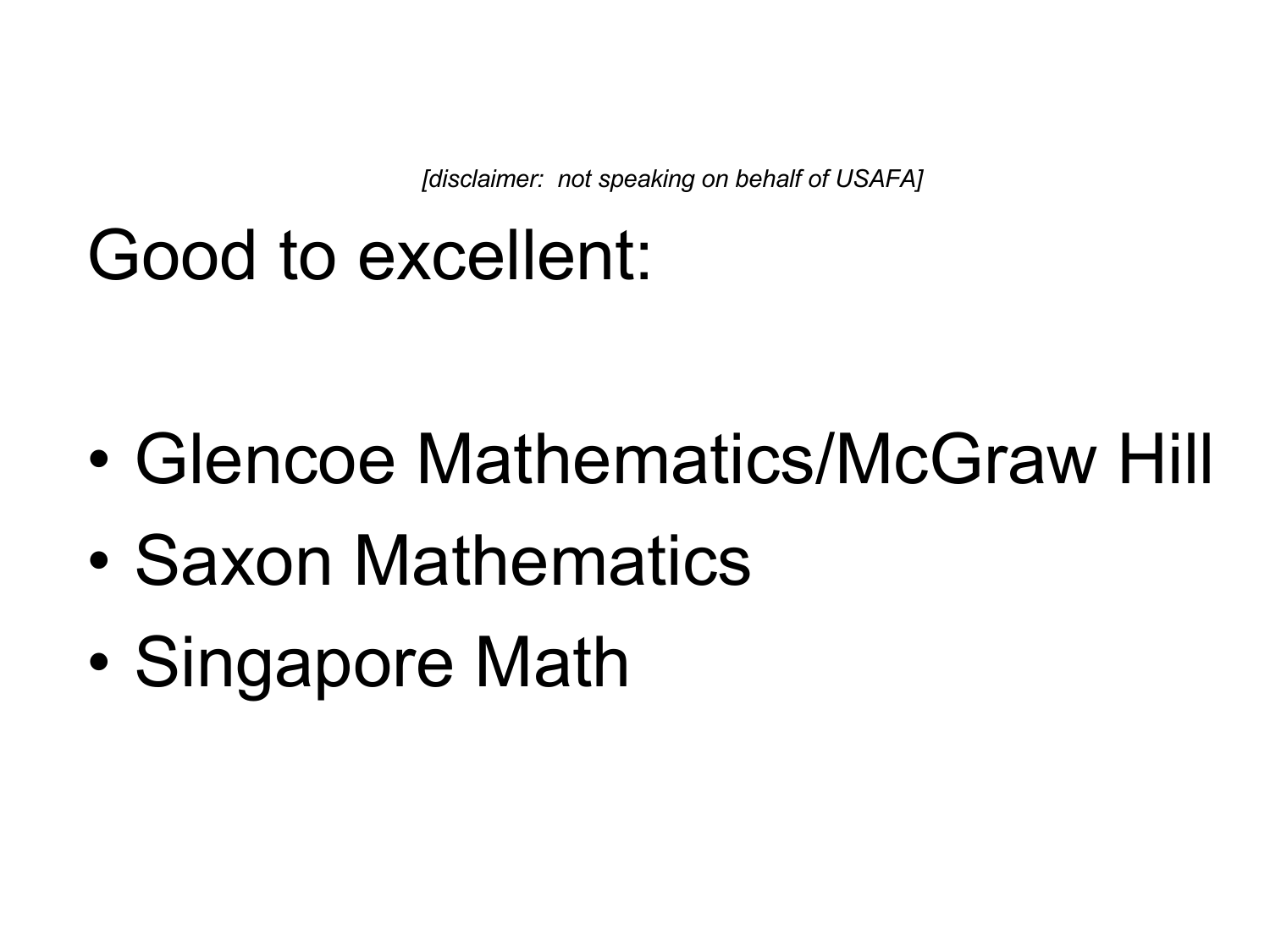## How can we fix things?

• Accept the evidence that the nation's trust in DOE/NSF/NCTM appears to have been misplaced.

• Pursue aggressive adoption of better K-12 math curricula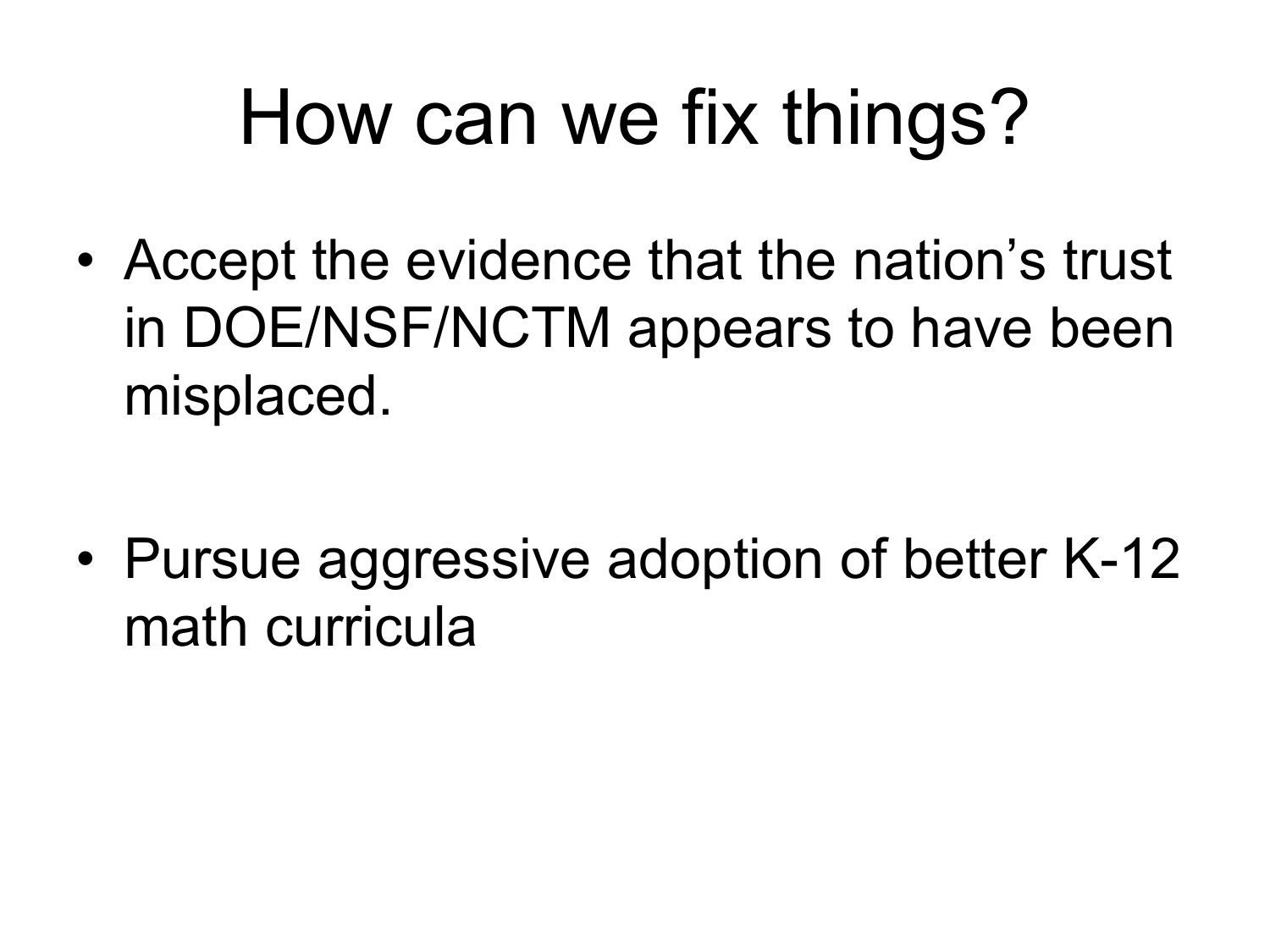



PARENTS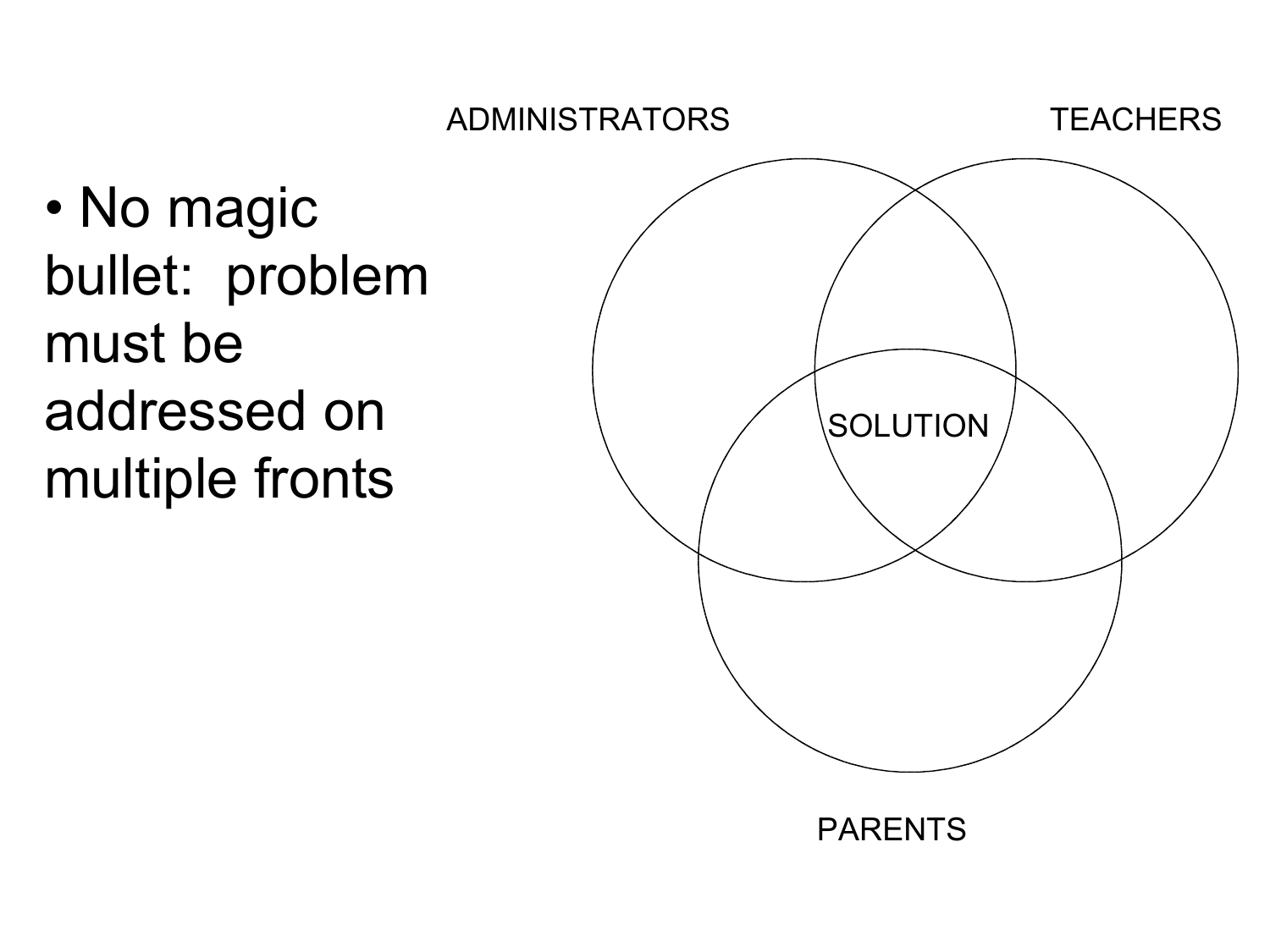## Administrators

- Find and reward teachers with math and science backgrounds, particularly in K-5. Elementary school teachers need to know math way beyond what they teach.
- Resist the temptation to mandate "NSF approved" or "expert recommended" math curricula, particularly if the experts are not mathematicians.
- Hold teachers accountable for the mathematical performance of their students.
- Support teachers who hold students accountable.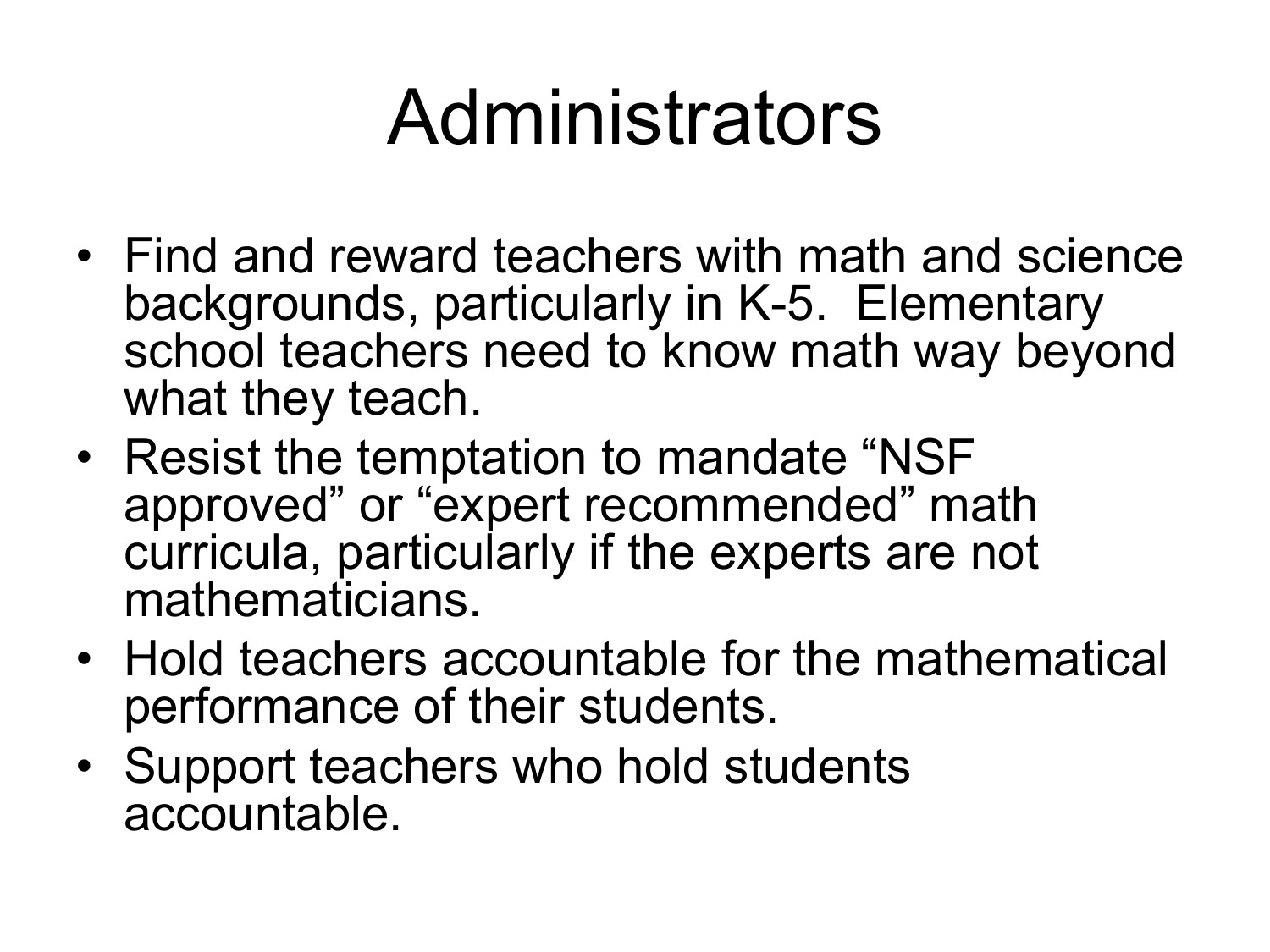### Teachers

- Get level-based math standards for your school (see California & Virginia)
- Hold your students (and your peers!) accountable
- Find a math program that emphasizes content, standard arithmetic algorithms, skill and drill, minimal calculator use (none in K-5).
- Supplement as necessary with activities, "realworld" applications, but get the basics right first!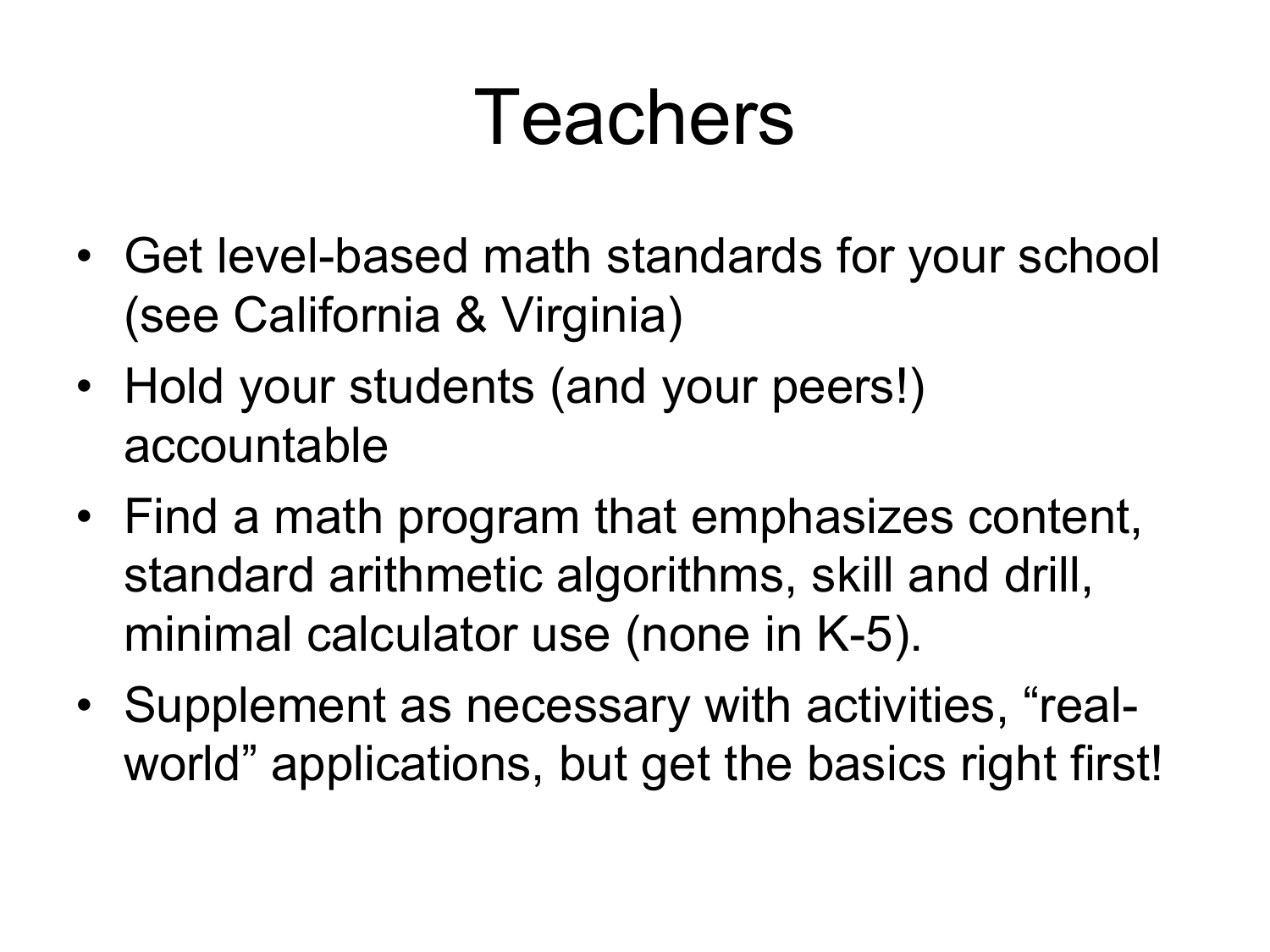## Parents

- If your child's math skills weaker than yours at the same age, investigate why.
- Don't demand that your child be promoted if teacher says that he/she hasn't mastered the material.
- Look at child's math text, ask to see Teacher's Guide and Lesson Plans.
- Remember that your teacher may have no say in curriculum adoption
- Get involved in Mathematics Reform: go online, read NCTM standards, decide for yourself.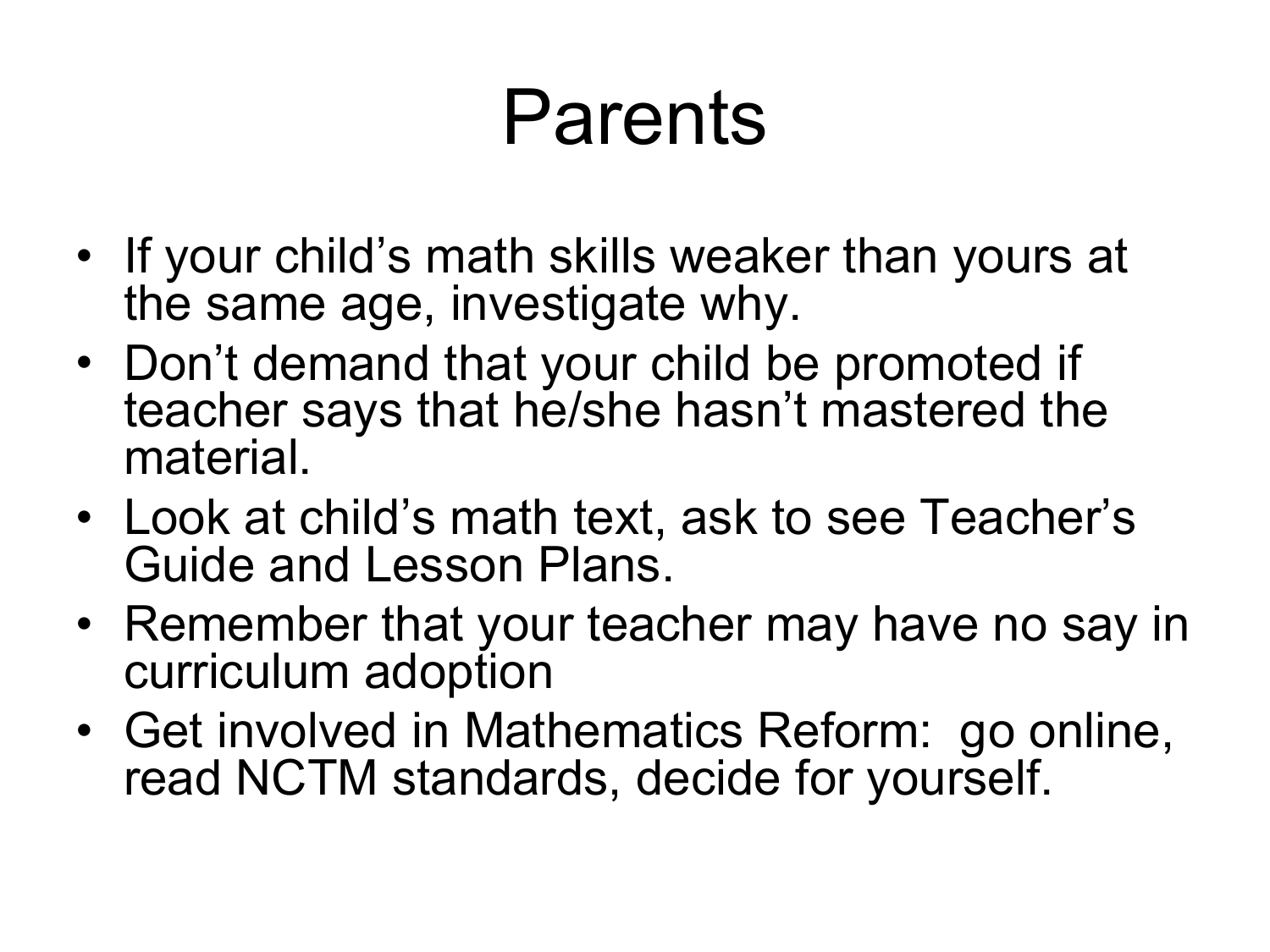### Resources

- www.mathematicallycorrect.com
- www.mathematicallysane.com
- www.nctm.org
- www.ed.gov
- www.nychold.com